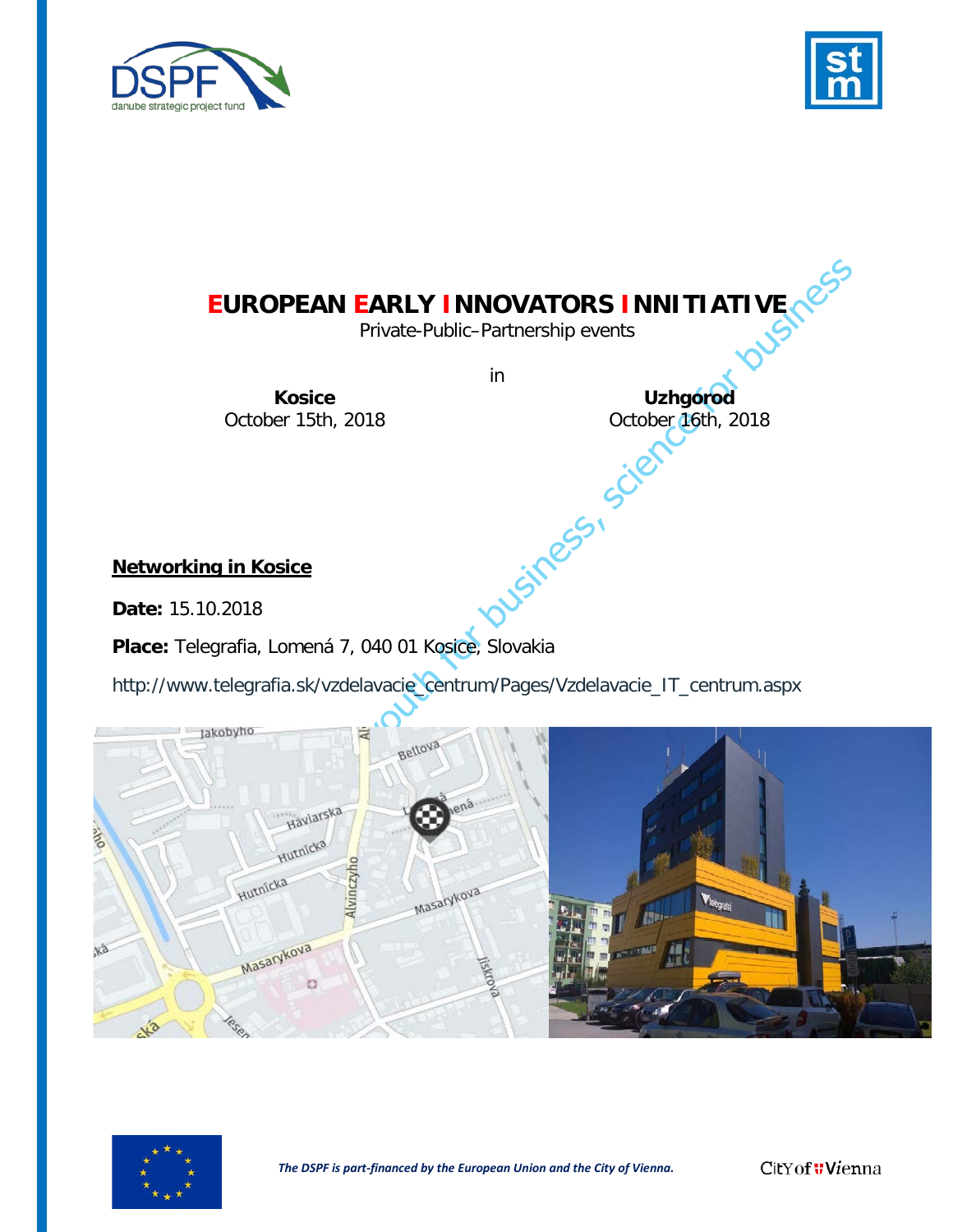



### **How do I get there?**

From Letisko / Airport to Železničná nemocnica bus stop, please use the journey planner and consult the schedule of the busses according to the time of your arrival, on [Imhd.sk](http://imhd.sk/ke/journey-planner?z1k=510&z2k=1620&mnp=2&mxp=30&mxpe=&np=5&rch=1&nizkopodlazne=&bicykle=&dpre=true&dprt=true&dpra=true&dprv=&odpr=0&ns=10&datum=15.10.2018&cas=06.35) platform for public transportation.

Recommended route:

From Airport, take the bus 23 in order to get to the city center and from there bus 19 (recommended from Radnica Starého mesta bus stop in the city center) till **Železničná nemocnica** bus stop.

## **Getting around in Kosice:**

Distance between bus stops: not more than 5 minutes by foot; tickets (daily, hourly) can be purchased from vending machines, kiosks or from the driver and cost from EUR 0.5/one-off trip (within 4 stops) to EUR 3.20/24 h ticket. Schedule: 7 AM – 9 PM

### **More useful information for mobility:**

- $\bullet$  [Imhd.sk](http://imhd.sk/ke/routes-lines) public buses
- [How to move from Kosice Airport](https://www.airportkosice.sk/en/passengers/public-transport)

## **Accommodation in Kosice:**

- Closer to the venue: Eco friendly [Hotel Dalia](http://www.hoteldalia.sk/en/)
- Closer to the city center: [Penzion Sport](http://www.penzionsport.sk/en/home/)

We strongly recommend to consult location and prices comparison on [Booking.com](https://www.booking.com/index.en-gb.html?aid=376393&label=bookings-name-d2AakcaZh5VCmomr9TOSVAS267754451741%3Apl%3Ata%3Ap1%3Ap2%3Aac%3Aap1t1%3Aneg%3Afi%3Atiaud-294889292853%3Akwd-65526620%3Alp1011795%3Ali%3Adec%3Adm&sid=82e50c33bf9040a3648eb794dfe04ad4&lang=en-gb&sb_price_type=total&soz=1&lang_click=top;cdl=ro;lang_changed=1)

**For participants of both events, transportation from Kosice to Uzhgorod will be organized.**

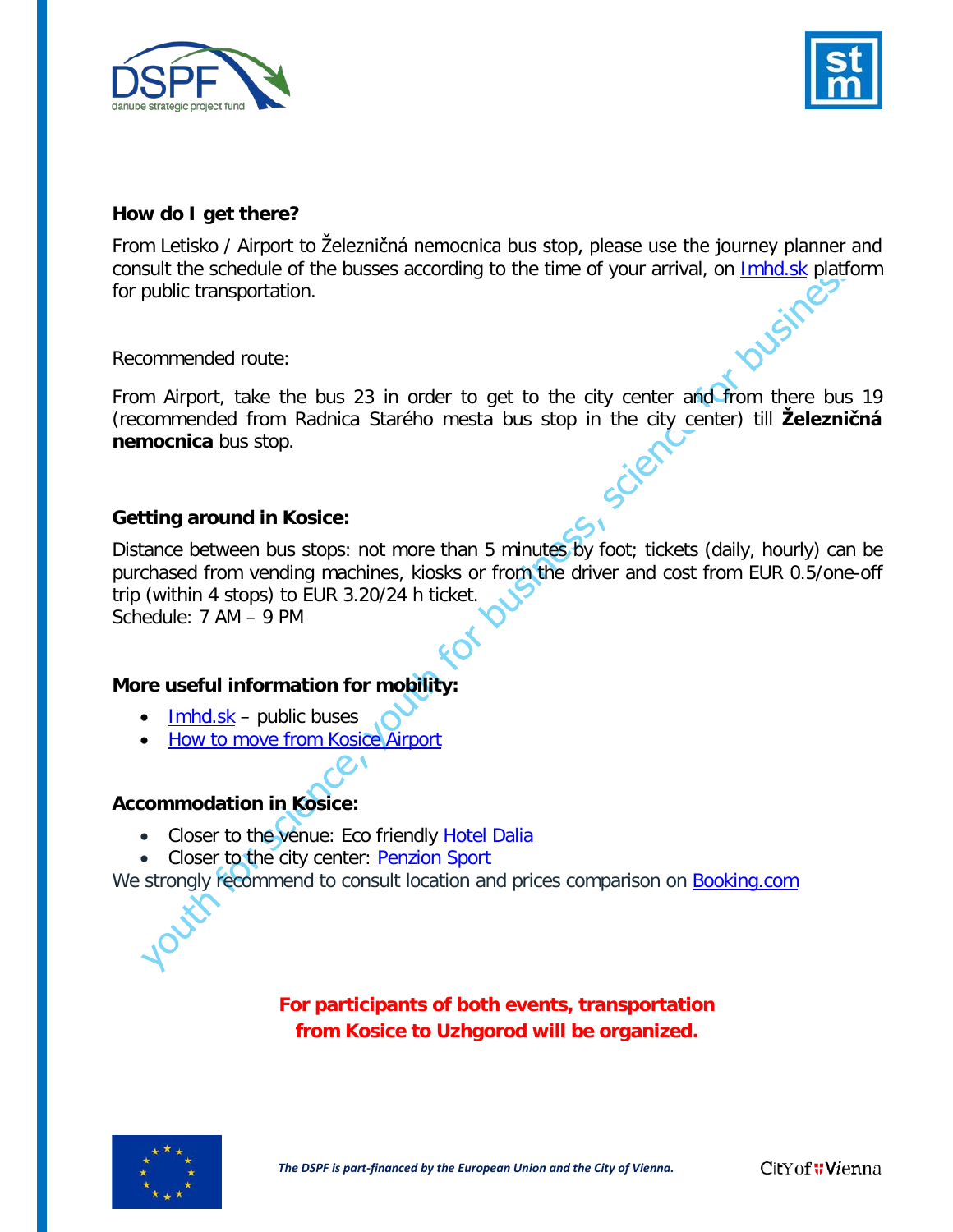



### **Networking in Uzhgorod:**

**Date:** 16.10.2018

**Place:** Uzhgorod National University, Narodna Square, 3, Uzhgorod, Ukraine.

https://www.uzhnu.edu.ua/en/



## **How do I get there?**

Participants to event in Kosice will be brought by the organizer to the venue.

## **Getting around in Uzhgorod:**

In Uzhgorod, buses tend to go in the time limit of 15-20 min. Tickets cost 5 hryvnia (15 cent euro). You can do payment directly to the driver. The distance between stops is not more than 5 minutes by foot.

### **More information for mobility:**

- [Eway.in.ua](https://www.eway.in.ua/en/cities/uzhhorod/routes)
- [Karpaty.info](https://www.karpaty.info/en/uk/zk/ug/uzhgorod/transport/)